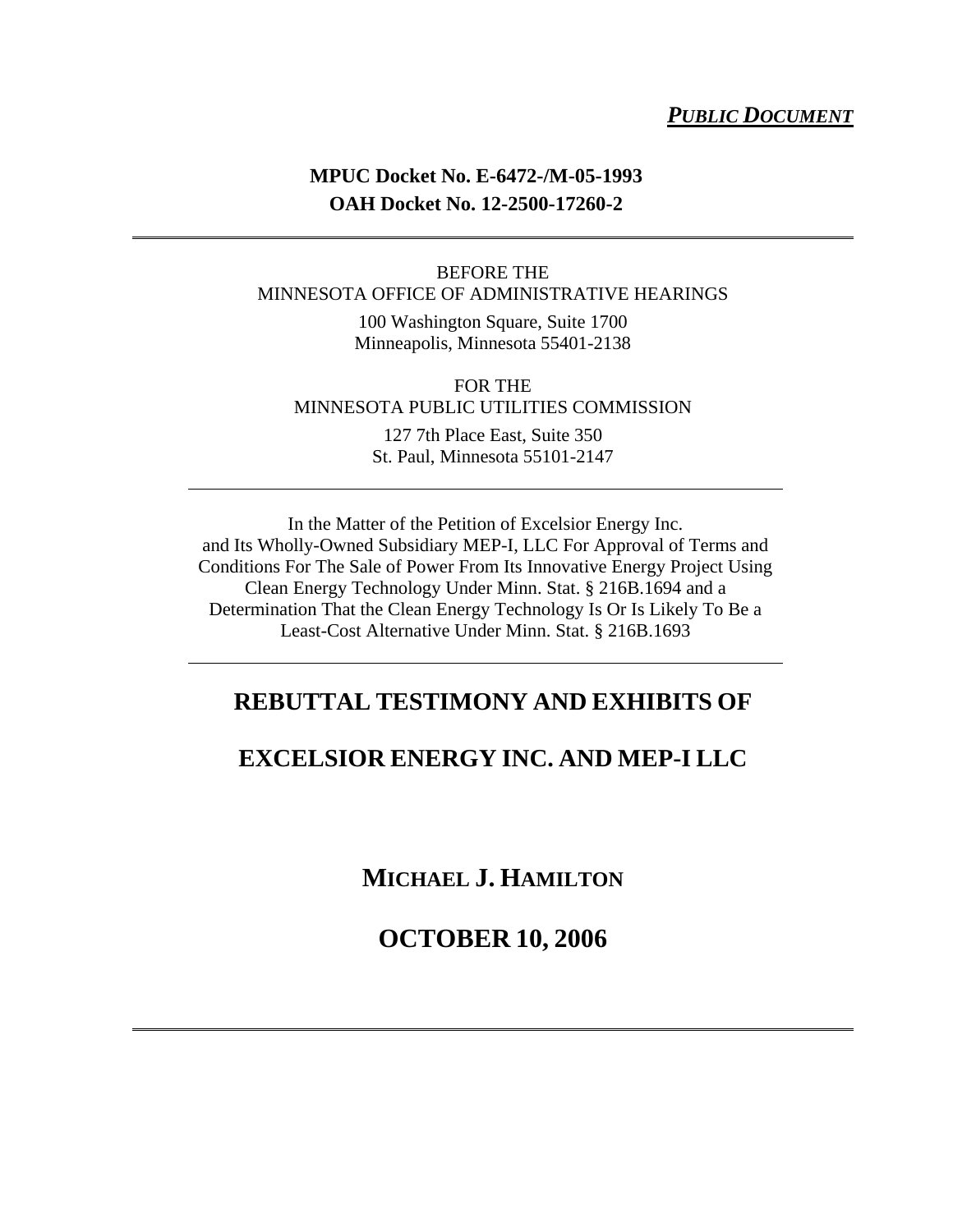| $\mathbf{1}$   |              | <b>EXCELSIOR ENERGY, INC.</b>                                                             |
|----------------|--------------|-------------------------------------------------------------------------------------------|
| $\overline{2}$ |              | BEFORE THE MINNESOTA PUBLIC UTILITIES COMMISSION                                          |
| 3              |              | PREPARED REBUTTAL TESTIMONY OF                                                            |
| 4              |              | MICHAEL J. HAMILTON                                                                       |
| 5              |              | <b>INTRODUCTION AND QUALIFICATIONS</b><br>I.                                              |
| 6              | Q            | Please state your name.                                                                   |
| 7              | A            | My name is Michael J. Hamilton.                                                           |
| $8\,$          | Q            | By whom are you employed and what is your position?                                       |
| 9              | $\mathbf{A}$ | I am a Senior Managing Director in the Corporate Finance Division of FTI                  |
| 10             |              | Consulting, Inc. and am responsible for Corporate Finance energy-related services.        |
| 11             | Q            | For whom are you testifying?                                                              |
| 12             | A            | I am testifying on behalf of MEP-I LLC and Excelsior Energy Inc. (collectively            |
| 13             |              | "Excelsior"), the developers of the Mesaba Energy Project (the "Project").                |
| 14             | Q            | Please summarize your qualifications and experience.                                      |
| 15             | $\mathbf{A}$ | I received a Bachelor of Science degree in accounting from St. Francis College            |
| 16             |              | in 1969. I am a certified public accountant in the District of Columbia and in several    |
| 17             |              | other states. I started my career working for Arthur Andersen & Co. in that firm's        |
| 18             |              | regulated industry practice. I left them after 10 years as an audit manager and was       |
| 19             |              | employed by the Potomac Electric Power Company ("PEPCO"). At PEPCO, I worked              |
| 20             |              | in substantially all of the financial departments including corporate accounting, general |
| 21             |              | accounting, property accounting, ratemaking, payroll, accounts payable, financial         |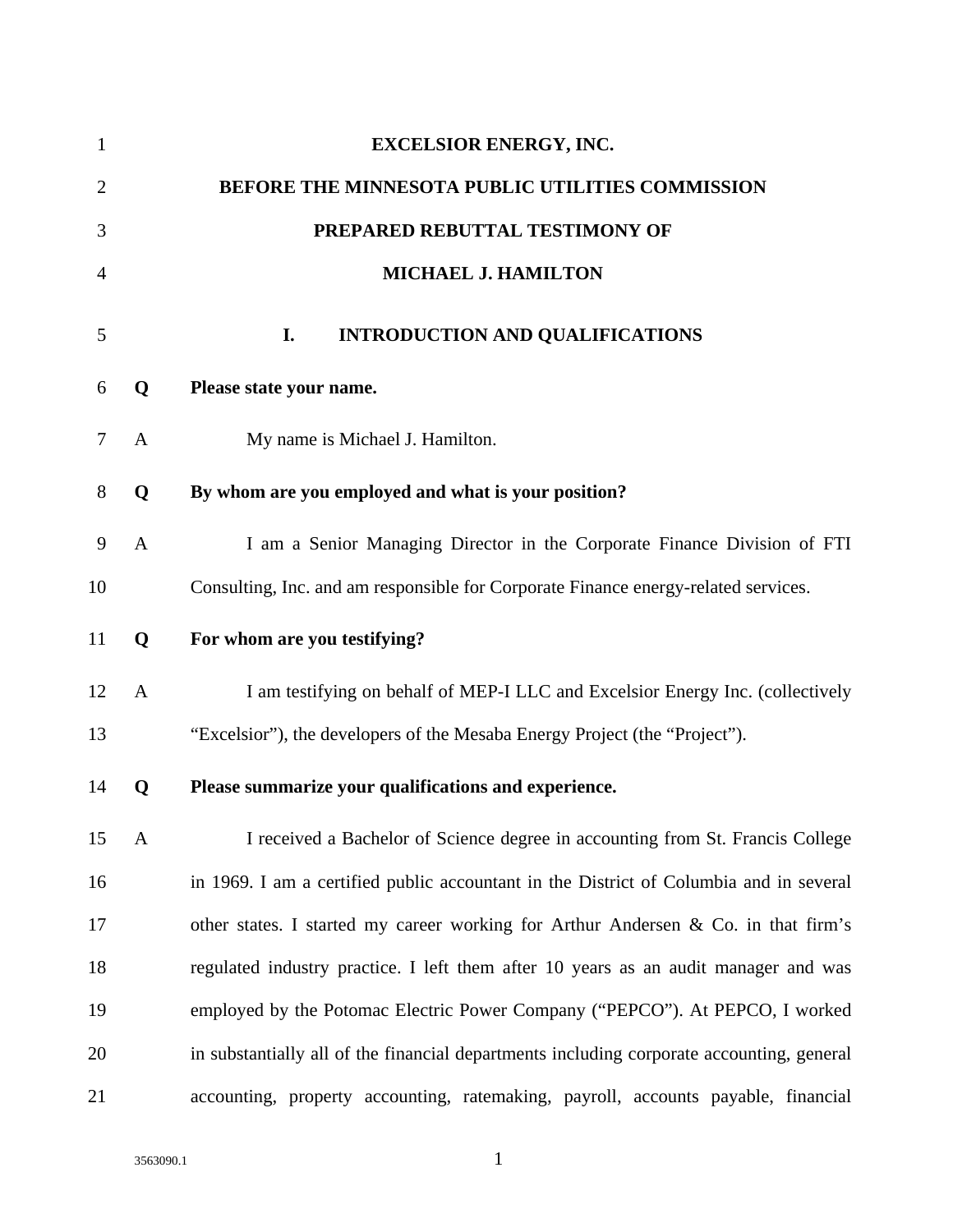1 forecasting and worked on a number of special projects. I was also active in the Edison 2 Electric Institute during this time and testified before the Financial Accounting 3 Standards Board (the "FASB") with regard to the electric industry positions as the 4 FASB considered changes to the then existing generally accepted accounting principles 5 related to tax accounting requirements.

6 I joined Price Waterhouse & Co. ("PW") in March of 1988 and became an audit 7 partner in 1990. Subsequently, I was placed in charge of the domestic utility audit and 8 tax practice. When PW merged with Coopers & Lybrand to form 9 PricewaterhouseCoopers LLP ("PwC"), I retained my responsibility for the combined 10 domestic utility audit and tax practice. I have been the audit partner on a number of 11 significant audit engagements including Consolidated Edison Company of New York, 12 PPL, Inc. and Illinova, among numerous others. I also have significant experience in 13 working in numerous utility and energy company restructurings and bankruptcies.

14 I retired from PwC at the end of February 2003 and joined FTI Consulting, Inc. 15 as a Senior Managing Director in the Corporate Finance Division where I lead my 16 firm's energy practice.

17 My resume, which contains a more detailed description of my experience and 18 qualifications, is provided as Exhibit \_\_(MJH-1), Schedule I.

### 19 **II. OVERVIEW**

20 **Q What is the purpose of your testimony?** 

21 A The purpose of my testimony is to address the conclusions that Marvin E. 22 McDaniel reached in his direct testimony filed on September 5, 2006 and to provide my 23 insights with regard to his conclusions.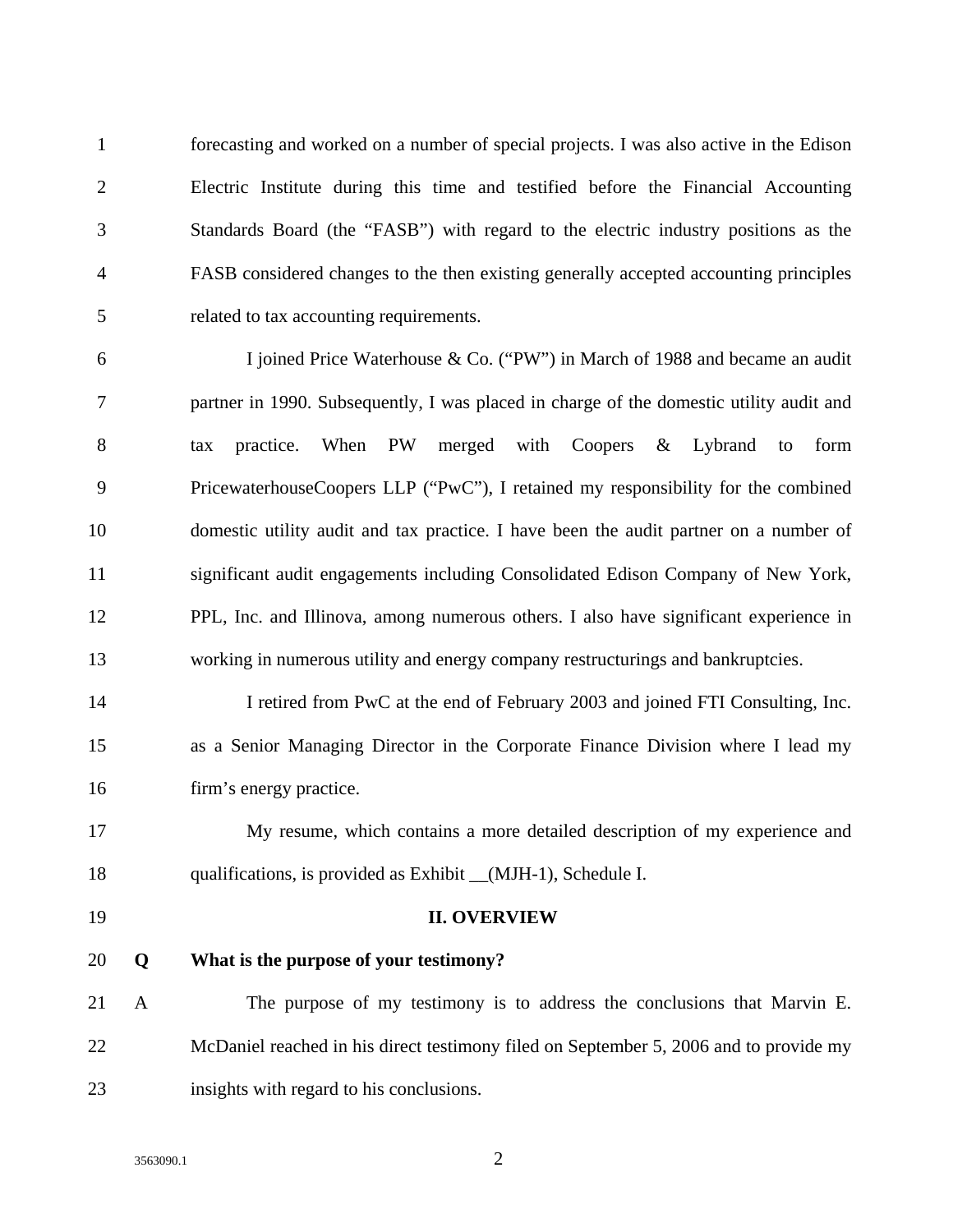## 1 **Q Please summarize your conclusions.**

| $\overline{2}$ | $\mathbf{A}$ |    | Based on my review of the changes that Excelsior Energy has proposed to the          |
|----------------|--------------|----|--------------------------------------------------------------------------------------|
| 3              |              |    | Mesaba 1 Power Purchase Agreement ("Mesaba 1 PPA"), I believe that                   |
| $\overline{4}$ |              |    | 1. The Mesaba 1 PPA appears to be consistent with the Northern States Power          |
| 5              |              |    | Company Model Dispatchable Power Purchase Agreement model (the "NSP Model            |
| 6              |              |    | PPA") and other power purchase agreements ("PPAs") have been signed based on         |
| 7              |              |    | this model and not been capitalized.                                                 |
| $8\,$          |              |    | 2. Mr. McDaniel has appropriately identified the relevant accounting pronouncements  |
| 9              |              |    | that need to be considered in determining the appropriate accounting for PPA         |
| 10             |              |    | contracts.                                                                           |
| 11             |              |    | 3. These accounting pronouncements are extremely complex and fact driven and I       |
| 12             |              |    | believe that it is premature to make sweeping pronouncements of the applicability of |
| 13             |              |    | these pronouncements to the Mesaba 1 PPA.                                            |
| 14             |              |    | 4. The concerns that Mr. McDaniel expresses with regard to the Mesaba 1 PPA appear   |
| 15             |              |    | to exist in at least one other PPA that Northern States Power ("NSP") has recently   |
| 16             |              |    | signed, but that contract does not appear to have been capitalized.                  |
| 17             |              | 5. | The electricity purchased by NSP under the Mesaba 1 PPA will be treated as a         |
| 18             |              |    | normal purchase / normal sale in accordance with Statement of Financial              |
| 19             |              |    | Accounting Standards No. 133, Accounting for Derivative Instruments and Hedging      |
| 20             |              |    | Activities ("FAS 133") and this accounting will eliminate any financial statement    |
| 21             |              |    | volatility due to changes in the fair value of the electricity to be purchased.      |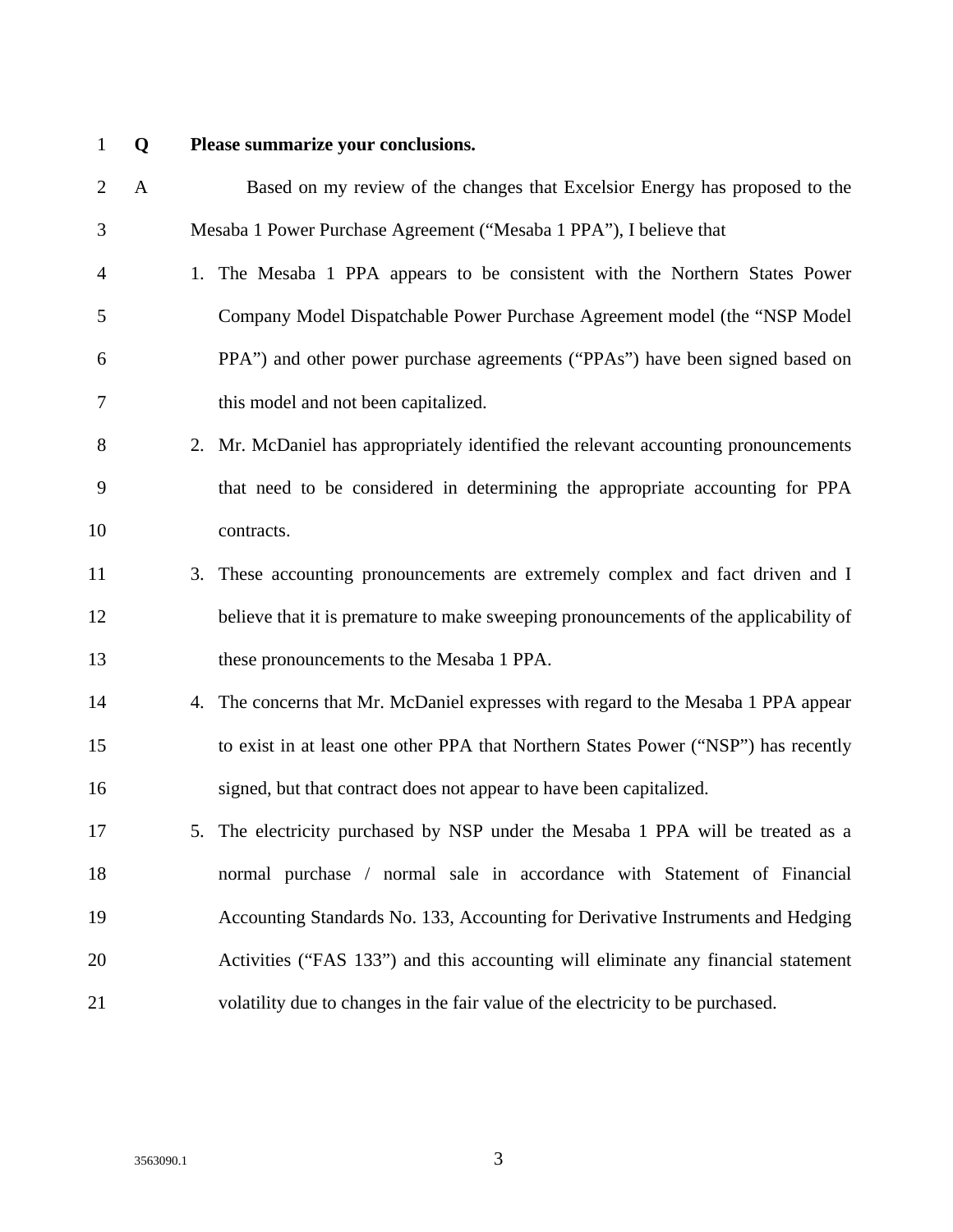## 1 **Q On what do you base your conclusions?**

2 A My conclusions are based on an analysis of the Mesaba 1 PPA and the 3 application of the relevant Generally Accepted Accounting Principles ("GAAP") to that 4 PPA.

## 5 **III. ACCOUNTING STANDARDS DISCUSSION**

## 6 **Q The basic question is whether NSP will have to either consolidate the Mesaba 1**  7 **PPA or record it as a capital lease.**

8 A Mr. McDaniel has raised issues about the appropriate accounting by NSP of the 9 Mesaba 1 PPA. Under certain conditions, NSP could be required to either consolidate 10 the Mesaba 1 PPA or account for it as a capital lease (which accounting has a similar 11 effect) in the financial statements of NSP. The relevant accounting standards to consider 12 in this regard are Financial Accounting Standards Board Interpretation No. 46 (R), 13 Consolidation of Variable Interest Entities—an Interpretation of ARB [Accounting 14 Research Bulleting] No. 51 ("FIN 46 (R)") and Emerging Issues Task Force Issue 15 No. 01-08, Determining Whether An Arrangement Contains a Lease ("EITF 01-08") 16 and Statement of Financial Accounting Standards No. 13, Accounting for Leases 17 ("FAS 13").

## 18 **Q Please discuss the accounting requirements of FIN 46 (R).**

- 19 A FIN 46 (R) was promulgated as a direct result of the bankruptcy of Enron 20 Corporation and the abuse of the accounting for special purpose entities that played a 21 role in that accounting scandal. As stated in FIN 46 (R), the reason for issuing this 22 interpretation is a follows—
- 23 Transactions involving variable interest entities have become increasingly 24 common, and the relevant accounting literature is fragmented and incomplete.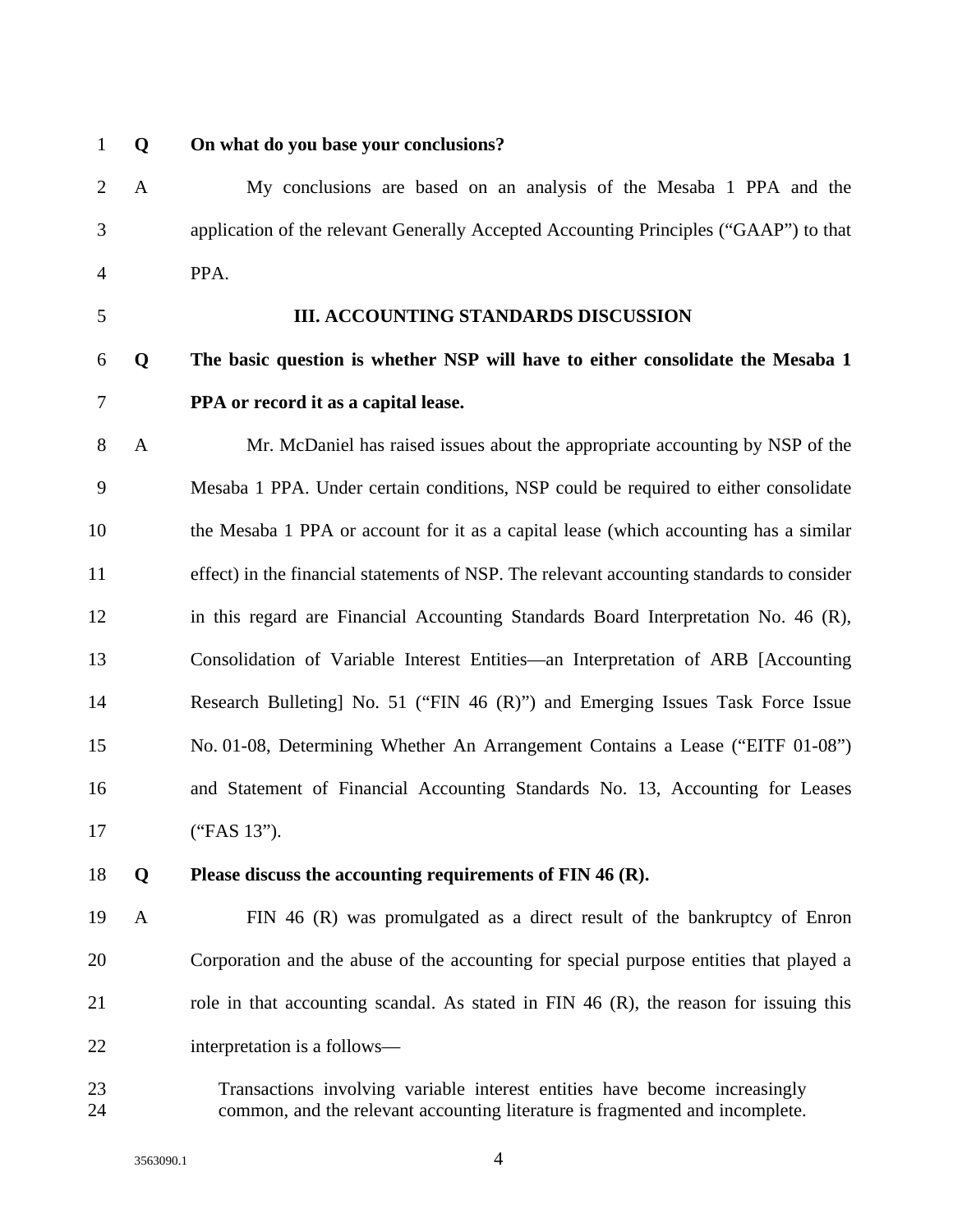1 ARB 51 requires that an enterprise's consolidated financial statements include 2 subsidiaries in which the enterprise has a controlling financial interest. That 3 requirement usually has been applied to subsidiaries in which an enterprise 4 has a majority voting interest, but in many circumstances the enterprise's 5 consolidated financial statements do not include variable interest entities with 6 which it has similar relationships. The voting interest approach is not effective 7 in identifying controlling financial interests in entities that are not controllable 8 through voting interests or in which the equity investors do not bear the 9 residual economic risks. 10

11 The objective of this Interpretation is not to restrict the use of variable interest 12 entities but to improve financial reporting by enterprises involved with 13 variable interest entities. The Board believes that if a business enterprise has a 14 controlling financial interest in a variable interest entity, the assets, liabilities, 15 and results of the activities of the variable interest entity should be included in 16 consolidated financial statements with those of the business enterprise.

- 18 FIN 46 (R) goes on to explain the difference between the accounting that will occur
- 19 under this interpretation and current practice as follows—

20 Under current practice, two enterprises generally have been included in 21 consolidated financial statements because one enterprise controls the other 22 through voting interests. This Interpretation explains how to identify variable 23 interest entities and how an enterprise assesses its interests in a variable 24 interest entity to decide whether to consolidate that entity. This Interpretation 25 requires existing unconsolidated variable interest entities to be consolidated 26 by their primary beneficiaries if the entities do not effectively disperse risks 27 among parties involved. Variable interest entities that effectively disperse 28 risks will not be consolidated unless a single party holds an interest or 29 combination of interests that effectively recombines risks that were previously 30 dispersed.

32 An enterprise that consolidates a variable interest entity is the primary 33 beneficiary of the variable interest entity. The primary beneficiary of a 34 variable interest entity is the party that absorbs a majority of the entity's 35 expected losses, receives a majority of its expected residual returns, or both, 36 as a result of holding variable interests, which are the ownership, contractual, 37 or other pecuniary interests in an entity that change with changes in the fair 38 value of the entity's net assets excluding variable interests. An enterprise with 39 a variable interest in a variable interest entity must consider variable interests 40 of related parties and de facto agents as its own in determining whether it is 41 the primary beneficiary of the entity.

17

31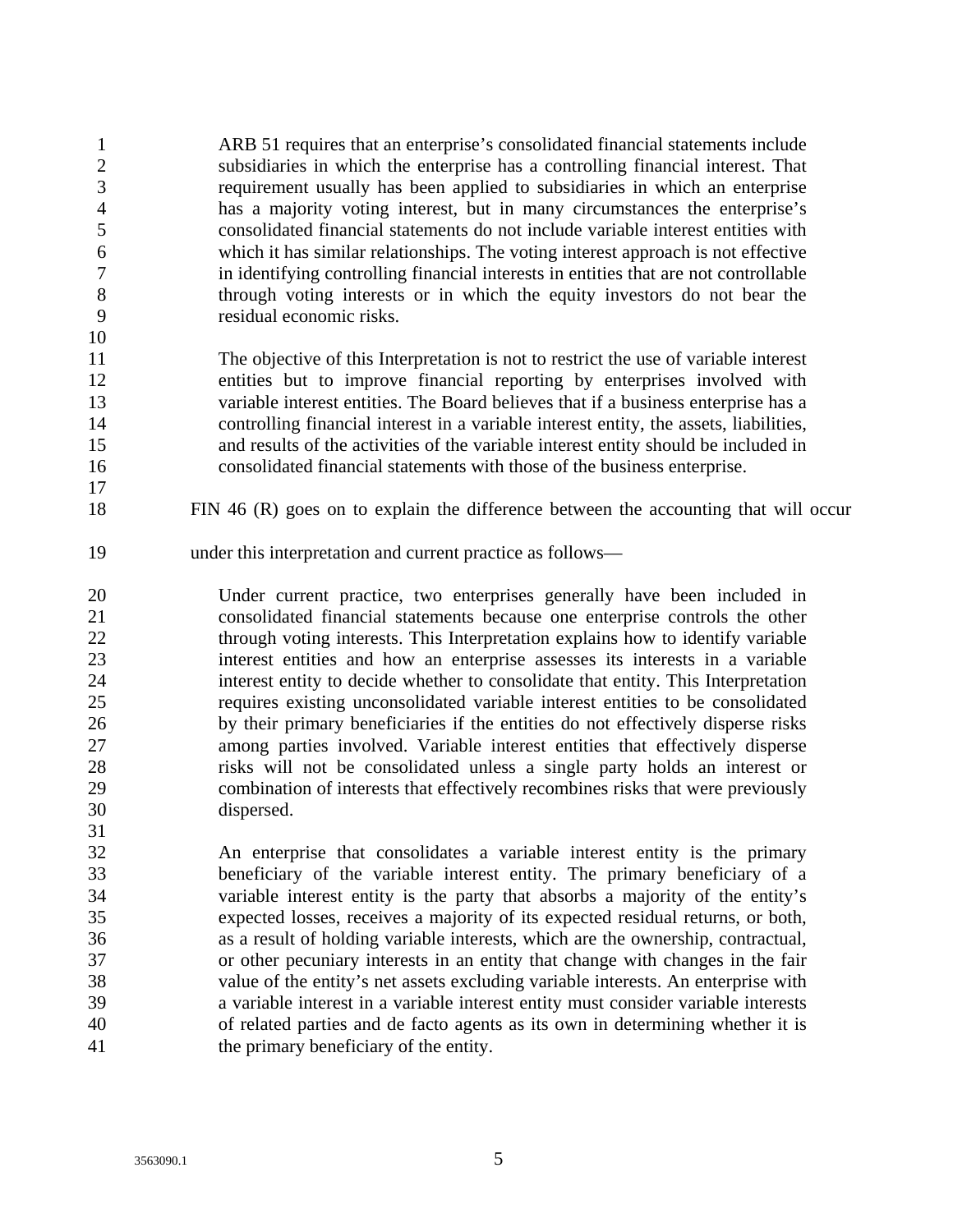1 2 Assets, liabilities, and noncontrolling interests of newly consolidated variable 3 interest entities generally will be initially measured at their fair values except 4 for assets and liabilities transferred to a variable interest entity by its primary 5 beneficiary, which will continue to be measured as if they had not been 6 transferred. However, assets, liabilities, and noncontrolling interests of newly 7 consolidated variable interest entities that are under common control with the 8 primary beneficiary are measured at the amounts at which they are carried in 9 the consolidated financial statements of the enterprise that controls them (or 10 would be carried if the controlling entity prepared financial statements) at the 11 date the enterprise becomes the primary beneficiary. Goodwill is recognized 12 only if the variable interest entity is a business as defined in this 13 Interpretation. Otherwise, the reporting enterprise will report an extraordinary 14 loss for that amount. After initial measurement, the assets, liabilities, and 15 noncontrolling interests of a consolidated variable interest entity will be 16 accounted for as if the entity was consolidated based on voting interests. In 17 some circumstances, earnings of the variable interest entity attributed to the 18 primary beneficiary arise from sources other than investments in equity of the 19 entity. 20

21 An enterprise that holds significant variable interests in a variable interest 22 entity but is not the primary beneficiary is required to disclose (1) the nature, 23 purpose, size, and activities of the variable interest entity, (2) its exposure to 24 loss as a result of the variable interest holder's involvement with the entity, 25 and (3) the nature of its involvement with the entity and date when the 26 involvement began. The primary beneficiary of a variable interest entity is 27 required to disclose (a) the nature, purpose, size, and activities of the variable 28 interest entity, (b) the carrying amount and classification of consolidated 29 assets that are collateral for the variable interest entity's obligations, and (c) 30 any lack of recourse by creditors (or beneficial interest holders) of a 31 consolidated variable interest entity to the general credit of the primary 32 beneficiary.

33

## 34 **Q How has FIN 46 (R) evolved in practice?**

35 A The calculations for FIN 46 (R) purposes are very detailed and are heavily 36 dependent on the cash flows of the contract and who bears ultimate responsibility for 37 residual gains and residual losses. This determination will be made when the Mesaba 1 38 PPA has been finalized and a thorough cash flow model has been developed. It is 39 premature now to determine if FIN 46 (R) would be applicable to the Mesaba 1 PPA,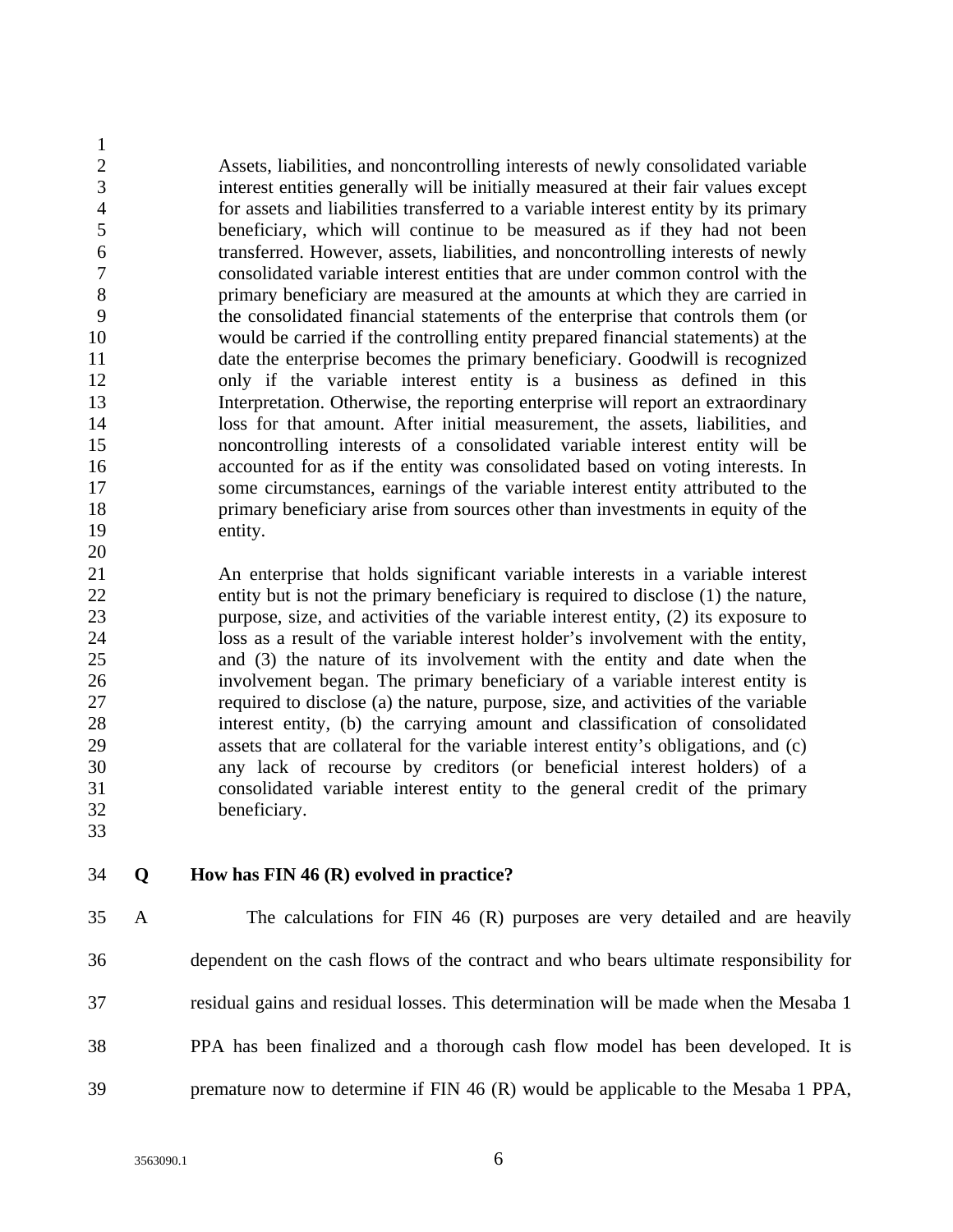1 but once a final PPA is agreed to, that determination will have to be made. A single 2 asset lessee situation, such as contained in the Mesaba 1 PPA and other PPAs that NSP 3 has entered into will be looked at carefully in a FIN 46 (R) context. It should be noted 4 that FIN 46 (R) is meant to be applied retroactively and pre-existing contractual 5 arrangements were supposed to be re-examined and subjected to the FIN 46 (R) tests.

## 6 **Q Has NSP consolidated any of its PPAs under FIN 46 (R)?**

7 A It does not appear that they have done so. Presumably, they have subjected their 8 existing PPAs to the requirements of FIN 46 (R) and concluded that they did not meet 9 the criteria for consolidating those PPAs. If those other PPAs could be structured to 10 avoid consolidation accounting under FIN 46 (R), the Mesaba 1 PPA could be 11 structured to avoid a requirement for NSP to consolidate it.

### 12 **Q Please discuss the lease accounting requirements of EITF 01-08.**

13 A EITF 01-08 started off as a project to re-examine EITF 98-10, Accounting for 14 Contracts Involved in Energy Trading and Risk Management Activities ("EITF 98-10") 15 which was a transition standard dealing with energy trading contracts and how they 16 should be accounted for prior to the effective date of FAS 133, Accounting for 17 Derivative Instruments and Hedging Activities.

18 As part of the deliberations in getting to a consensus on EITF 01-08, it was 19 determined that certain energy contracts (and other contracts that had similar 20 characteristics) may be leases and should be accounted for as such. Contracts that fall in 21 to this category are transportation contracts, take-or-pay contracts, tolling arrangements 22 and single asset lessee contracts (i.e., power purchase contracts). EITF 01-08 did not 23 presuppose that all of these types of agreements are leases, but that they contain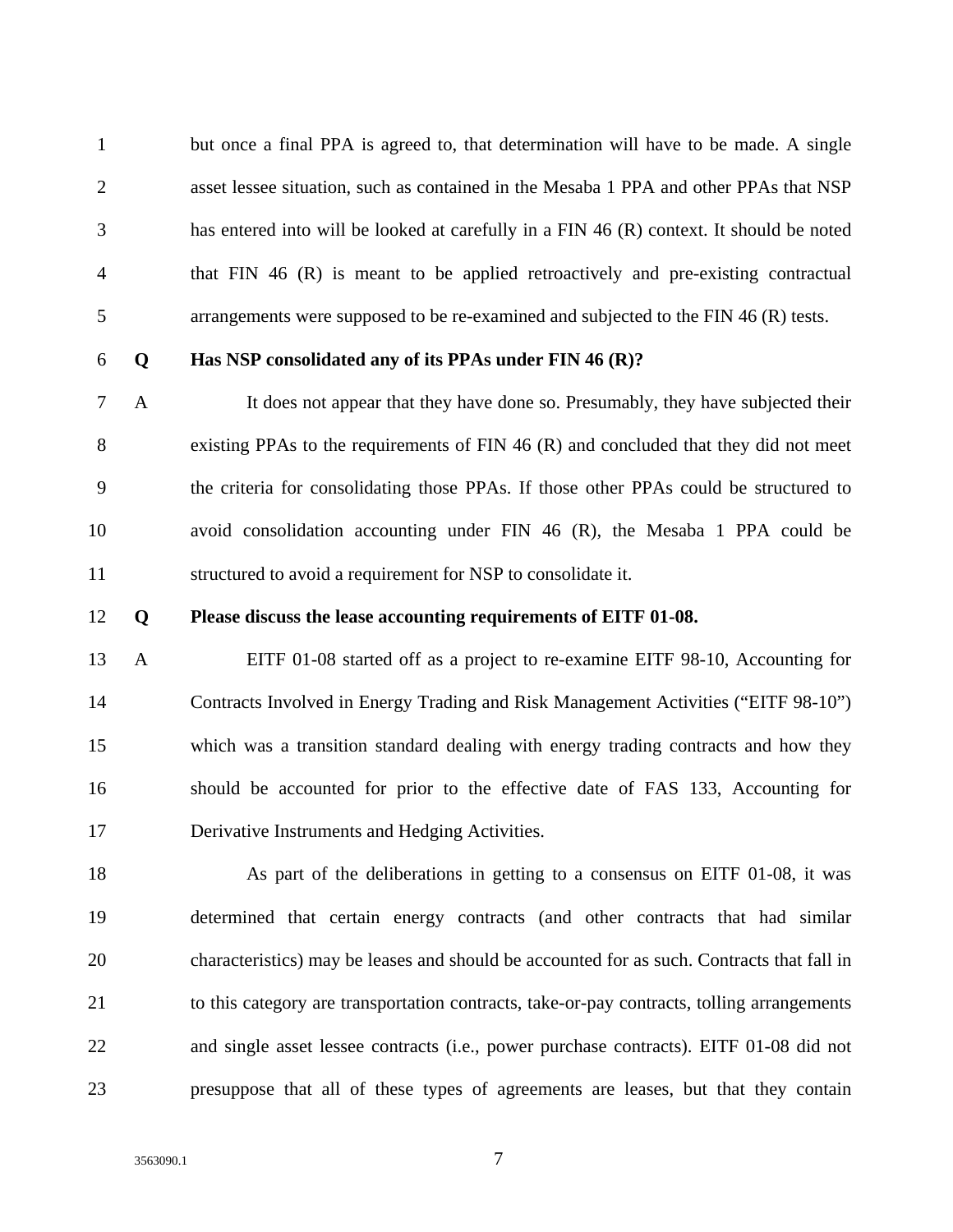1 attributes of leases that should be evaluated against the lease criteria contained in 2 FAS 13.

3 EITF 01-08 discusses the criteria to consider in determining whether a PPA is a 4 lease. Once that determination is made, the contract is further evaluated against the 5 lease criteria in FAS 13.

## 6 **Q Was the Mesaba 1 PPA based on the NSP Model Dispatchable Power Purchase**  7 **Agreement?**

8 A Yes it was and it was intended to meet all of the specifications relevant to 9 accounting treatment that the NSP Model PPA requires. Further, based on similar 10 testimony that Mr. McDaniel provided in a Public Utility Commission of Colorado 11 ("Colorado PUC") docket concerning power procurement bidding procedures, he was 12 concerned that the Colorado PUC ensure that they consider the accounting ramifications 13 of prospective PPAs to ensure that they would not have to be consolidated by the NSP 14 Colorado affiliate, Public Service Company of Colorado as part of its bid evaluation 15 process for new generating resources.

16 I reviewed the public version of a recent Calpine PPA that was negotiated with 17 NSP and noted that it generally followed the NSP Model PPA. My understanding is that 18 the Calpine PPA has not been consolidated under FIN 46 (R), did not qualify as a 19 capital lease under EITF 01-08 and FAS 13 and that it is subject to normal purchase / 20 normal sale accounting under FAS 133 (discussed in more detail below).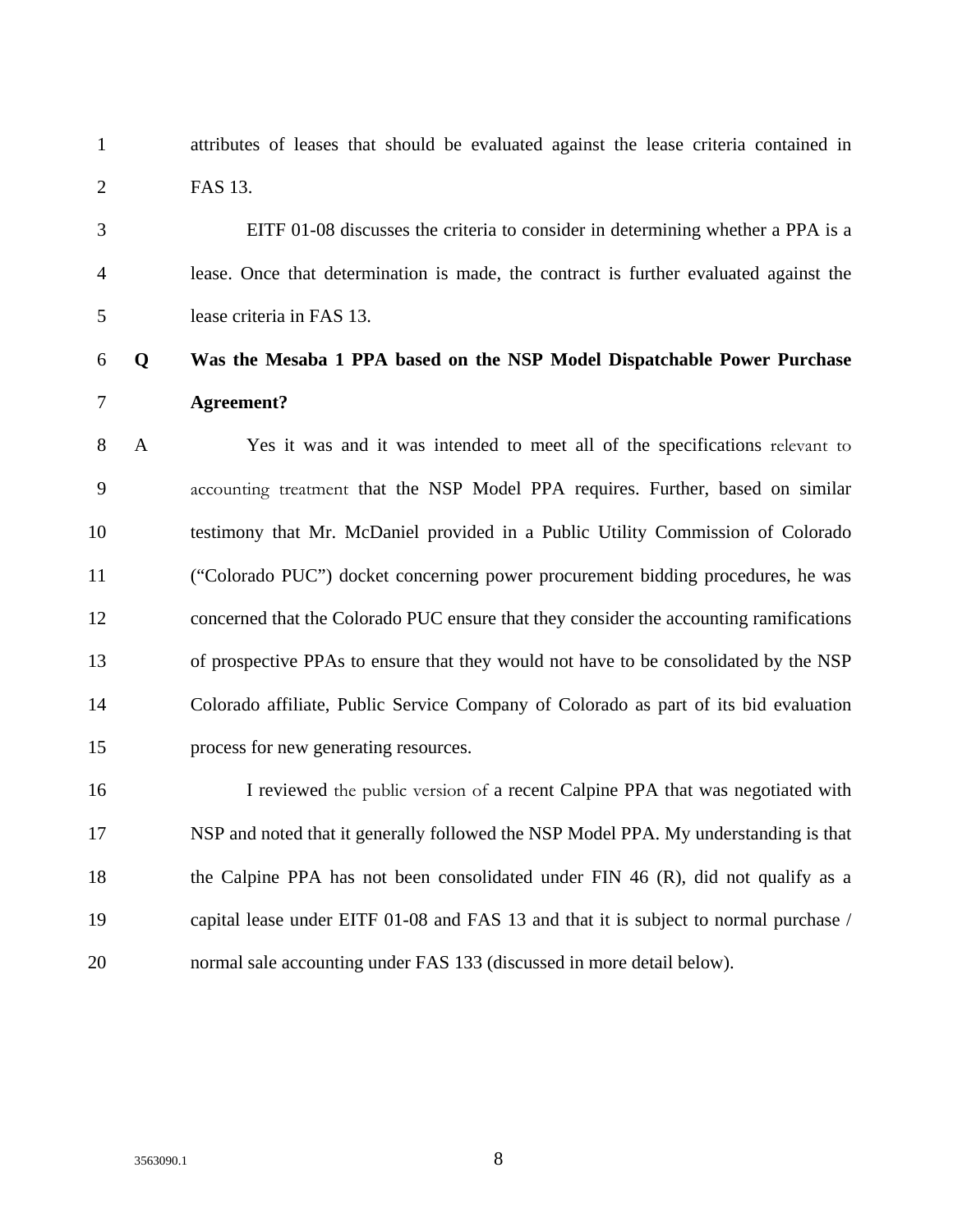## 1 **Q Do you believe that the Mesaba 1 PPA and the Calpine PPA are similar in**  2 **structure and should be afforded the same accounting treatment?**

3 A My reading of the Calpine and Mesaba 1 PPAs indicate that they are very 4 similar in structure, both from a financial and operational standpoint. I have not been 5 privy to all of the details of the Calpine PPA nor have I reviewed any accounting 6 working papers prepared by NSP documenting the accounting review of the Calpine 7 PPA. Having been personally involved in several leasing transactions, I know that the 8 specific details of each transaction are critical in making a determination of what 9 accounting standard is applicable in each specific circumstance and that minor changes 10 in lease form, terms or economics can have a significant impact on the ultimate 11 accounting used to record the transaction.

12 Based on my review, I believe that if a standard similar to the standard that was 13 used to evaluate the Calpine PPA was applied to the Mesaba 1 PPA that it would be 14 possible to modify the Mesaba 1 PPA, if necessary, to ensure that it was not accounted 15 for as a lease transaction in the NSP financial statements.

16 **Q Mr. McDaniel is concerned about the possible effects of FAS 133 if it were applied**  17 **to the Mesaba 1 PPA. Do you have an opinion on the applicability of FAS 133 to**  18 **the Mesaba 1 PPA and if so, please provide that opinion?** 

19 A FAS 133 is an enormously complex and inclusive accounting standard and it has 20 had significant effects on utility companies. If a power purchase or sale is not 21 considered a normal purchase / normal sale, then that transaction must be marked-to-22 market with the fluctuations in value either being recorded in other comprehensive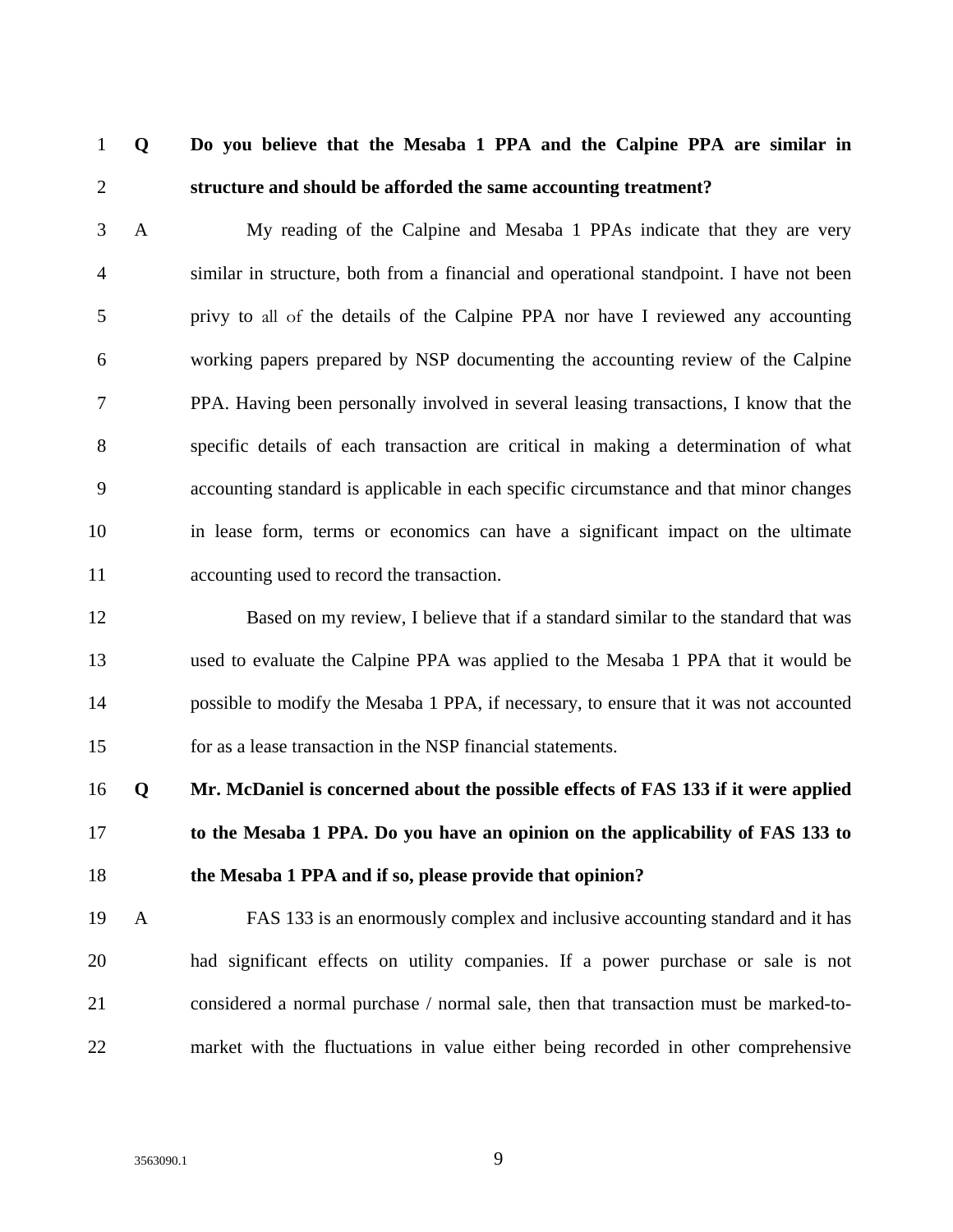1 income (on the balance sheet) or in current period net income. It is this variability that 2 Mr. McDaniel refers to in his testimony.

3 Mr. McDaniel believes that the terms of the Mesaba 1 PPA are such that if 4 electricity purchased under this PPA would not qualify for normal purchase / normal 5 sale treatment, there could be significant fair market value changes in the contract value 6 that would have to be accounted for by NSP. That is a true statement. While he sets 7 forth the requirements that must be met, he doesn't explain why the Mesaba 1 PPA may 8 not qualify for normal purchase / normal sale treatment. The terms of the Calpine PPA 9 seem similar to the terms of the Mesaba 1 PPA with regard to the factors that one would 10 evaluate in making a determination if the electricity purchased under that contract 11 qualified for the normal purchase / normal sale exception. Based on the fact that the 12 Calpine PPA appears to qualify for the FAS 133 normal purchase / normal sale 13 exception, I would expect that the Mesaba 1 PPA would also qualify for that exception.

14 Further, my experience is that bi-lateral contracts similar to the Calpine and 15 Mesaba 1 PPAs generally qualify for the normal sale / normal purchase exceptions. In 16 addition, if the Mesaba 1 PPA qualifies as an operating lease under FAS 13 (which 17 means that it would not be capitalized by NSP), it would not be subject to FAS 133 18 since leases are specifically exempted from FAS 133 (see paragraph 5 of EITF 01-08).

19 **Q Have you found other examples of power purchase agreements that have been**  20 **capitalized in the financial statements of utility companies under either FIN 46 (R)**  21 **or EITF 01-08?** 

22 A Surprisingly, I have not. While an exhaustive search was not conducted, only 23 one example of a PPA being capitalized under EITF 01-08 was found and that PPA had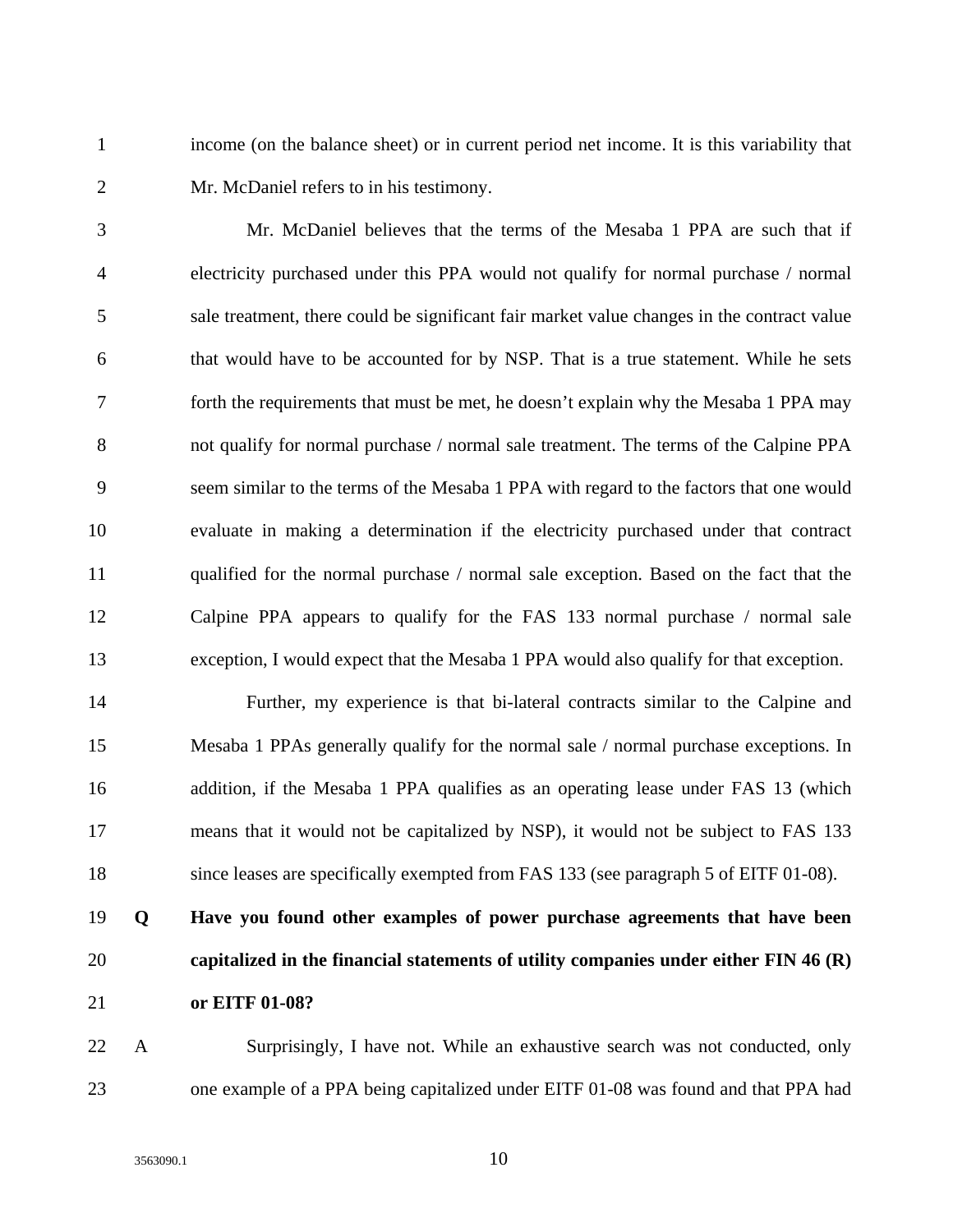| $\mathbf{1}$   |              | one significant difference from the transaction being considered here—the utility owned     |
|----------------|--------------|---------------------------------------------------------------------------------------------|
| $\overline{2}$ |              | the leased asset at the end of the lease term for no additional payments.                   |
| 3              |              | In general, the utility industry has, for the most part, been able to structure PPA         |
| $\overline{4}$ |              | transactions in such a manner that those transactions did not have to be capitalized in     |
| 5              |              | the financial statements of the utility taking the power. I believe that the Calpine PPA is |
| 6              |              | an example of being able to structure a transaction to avoid both capitalization in the     |
| 7              |              | financial statements and treatment as a derivative subject to mark-to-mark accounting       |
| 8              |              | (and hence potentially significant volatility).                                             |
| 9              |              | <b>IV. CONCLUSION</b>                                                                       |
| 10             | Q            | What is your conclusion in this matter?                                                     |
| 11             | $\mathbf{A}$ | I believe that, if necessary, the Mesaba 1 PPA could be amended in a manner to              |
| 12             |              | ensure that it would not be consolidated in accordance with the requirements of FIN 46      |
| 13             |              | (R) nor would it be considered a capital lease on the financial statements of NSP.          |
| 14             |              | Further, I believe that power taken by NSP under this PPA would qualify for the normal      |
| 15             |              | purchase/normal sale exception contained in FAS 133.                                        |
| 16             |              | NSP has successfully structured other PPA transactions such that they are not               |
| 17             |              | capitalized and that experience could be brought to bear on this transaction to the         |
| 18             |              | mutual benefit of both parties.                                                             |
| 19             | Q            | Does this conclude your prepared rebuttal testimony?                                        |
| 20             | $\mathbf{A}$ | Yes.                                                                                        |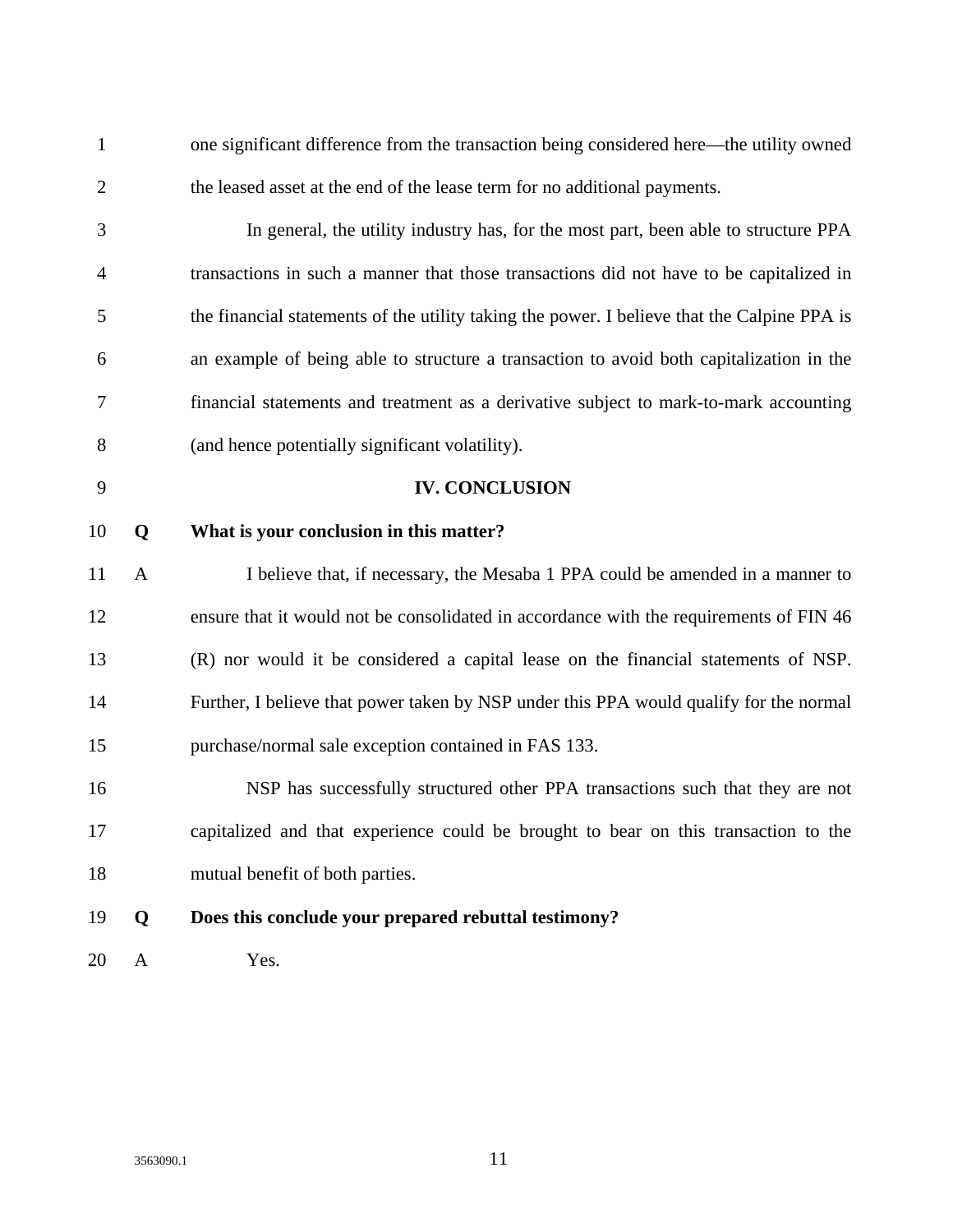# **EXHIBIT NO. \_\_\_\_ (MJH-1)**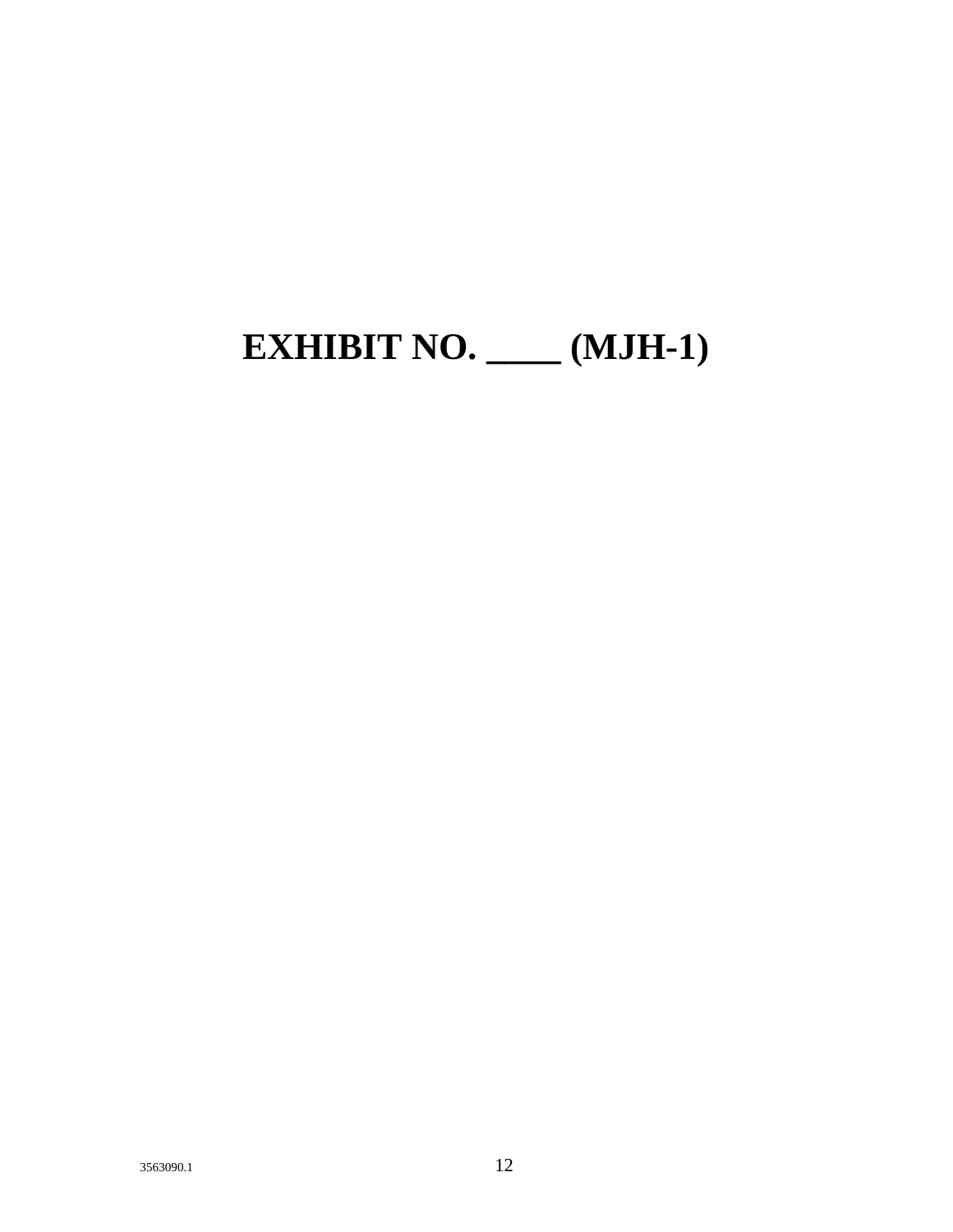## **Statement of Qualifications**

## **Michael J. Hamilton**

## **Position**

Senior Managing Director at FTI Consulting

## **Education**

B.S., Accounting, St. Francis College

## **Overview of Experience**

Mr. Hamilton is a senior managing director at FTI Consulting, specializing in the energy industry, where he has been since he retired from PricewaterhouseCoopers LLP in February 2003. He had extensive audit experience while at PricewaterhouseCoopers LLP where he was either the audit partner or concurring partner on a substantial portion of that Firm's energy-related audit clients. In addition, he has been involved in virtually all of the utility restructuring and bankruptcy situations since 1989. He has served as the financial advisor to numerous interest groups where he brings his knowledge of both utility finance and his restructuring skills to maximize the recovery for his clients. In this regard, his activities include due diligence, sophisticated computer modeling, creditor committee management and transaction negotiation.

Mr. Hamilton has been continuously involved in regulated industry-related activities since 1972. He has worked with numerous regulated industry companies, including companies in the electric, gas, water and telecommunications industries. He has been substantively involved in issues related to the competitiveness of the electric utility industry as it fundamentally restructures from a monopoly position to a competitive position. His activities include a wide range of advisory, special studies, rate-making, tax and testimony activities. He has also spent seven and one-half years at an investor-owned electric utility where he was responsible for the day-to-day operations in virtually all of its the financial operations.

## **Relevant Experience**

### *Audit Related Experience*

Mr. Hamilton was an experienced audit partner at PricewaterhouseCoopers LLP where he was responsible for that Firm's U. S. Utility Practice related to all audit and tax services. He was also the technical liaison between the audit practice and his Firm's Risk and Quality Group where he participated in the resolution of energy industry accounting issues and the development of his Firm's position with regard to responses to new accounting proposals.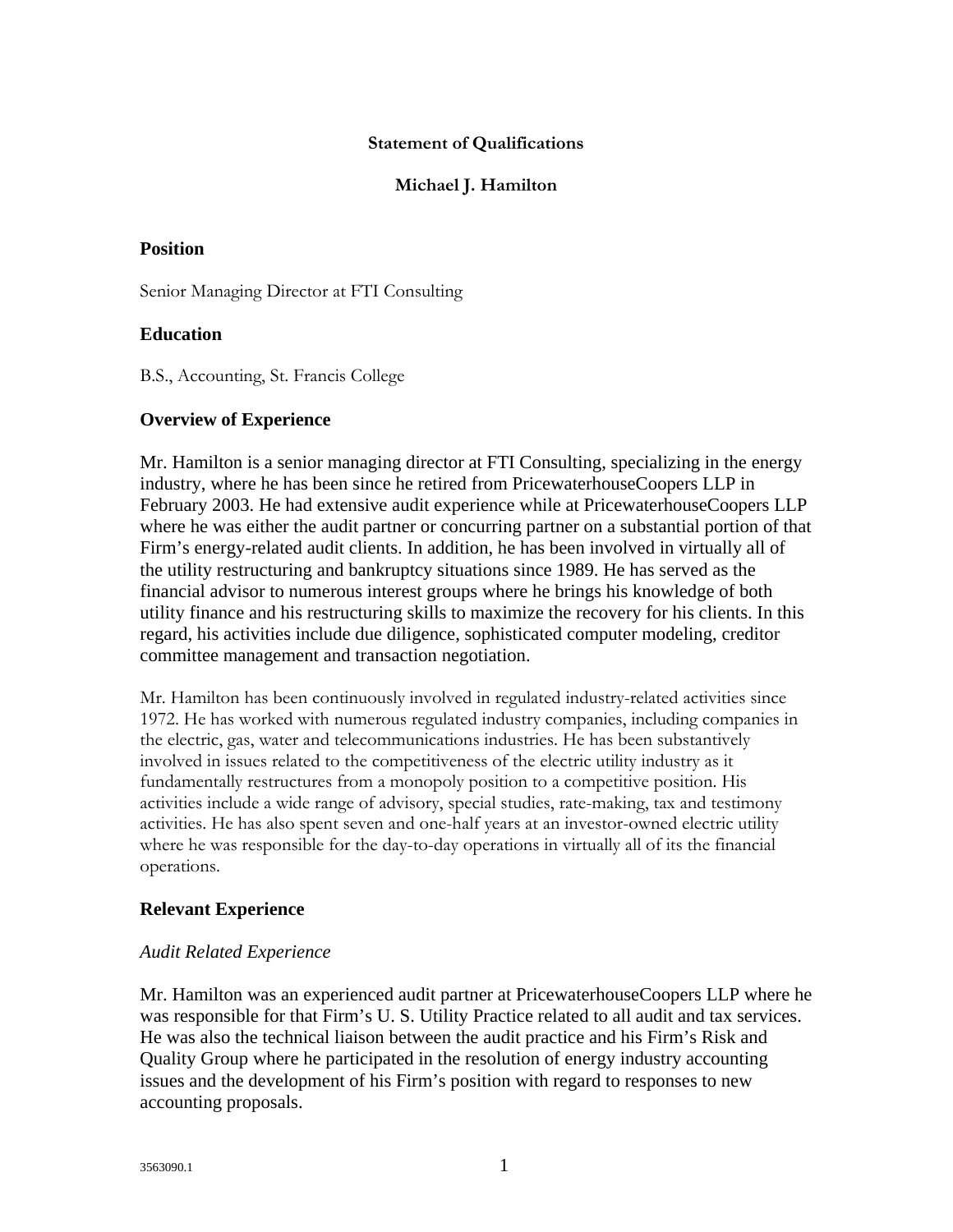Mr. Hamilton was the engagement partner on the audits of the American Water Works Company and each of the related system companies, CH Energy, Inc., Consolidated Edison, Inc., Elizabethtown Water Company, Illinova Corporation, The Los Angeles Department of Water and Power, P&L Resources, Inc.; Southern California Public Power Authority, The United Illuminating Company and a number of smaller energy-related companies.

Additionally, Mr. Hamilton was the concurring partner (a role where he participated in all substantive decisions regarding client accounting issues and also reviewed the quarterly and annual financial statements and attended audit committee meetings) on Allegheny Energy, California Independent System Operator, Dynegy, Inc., Edison International, Entergy Corporation, Long Island Power Authority, the National Grid domestic subsidiary companies, New York Power Authority, Northern States Power, PJM Interconnection, Ridgewood Energy Investment Partnerships, Portland General Electric and Unisource Energy.

Mr. Hamilton has significant experience in reviewing electric and gas trading operations both with respect to his audit clients, but also in restructuring and due diligence assignments. He was the energy industry liaison to the PricewaterhouseCoopers national office group that dealt with Statement of Financial Accounting Standards No. 133, *Accounting for Derivatives* ("FAS 133") and the ongoing development of derivative accounting principles and interpretations thereof related to the application of FAS 133 to the utility industry. He also assisted clients in the development and implementation of practices and procedures related to the operation of front, middle and back office operations related to their trading operations.

He has worked with a number of clients on international investments, both in the purchase of foreign companies and individual foreign assets and is extremely familiar with the accounting and reporting requirements for international investments.

## *Merger and Acquisition Experience*

Mr. Hamilton has assisted on the evaluation, due diligence and determination of the appropriate accounting treatment for a number of mergers and also in a number of situations where the merger was not consummated for one reason or another. He assisted in the development of synergy saving opportunities and has testified on a mechanism for tracking synergy savings before the Illinois Public Utility Commission. He has certified financial statements where synergy savings have been recorded.

He performed due diligence for the acquisition by a Public Utility Holding Company of a major investment bank's electricity trading operations.

He also provided the transaction support for the sale and leaseback of \$500 million of generating facilities, which accounting was subsequently affirmed by the Securities and Exchange Commission